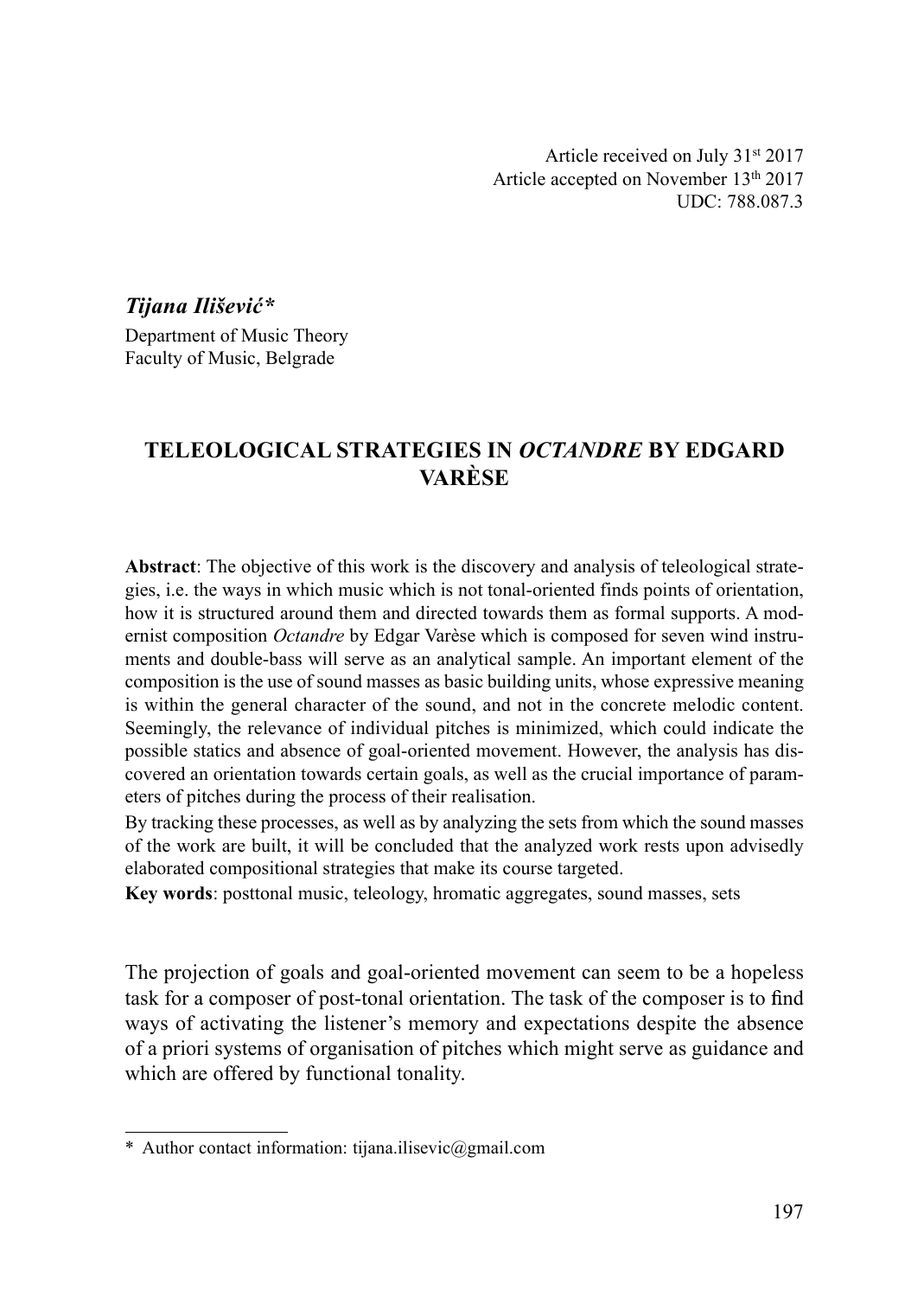The analyst is faced with a problem of proving that even music which does not have a clearly articulated tonal progression directing its flow along the predicted path still moves meaningfully forward and its existence is not a mere series of sound occurrences in time. How can we recognize factors (conditioned by a context) which direct such music towards the goal and what are the criteria that define it? The objective of this work is the discovery and analysis of such teleological strategies, i.e. the ways in which music which is not tonal-oriented finds points of orientation, how it is structured around them and directed towards them as formal (and possibly narrative) supports.<sup>1</sup>

Goal-oriented music must, first of all, be conceptualized as movement, flow, process where events occurring throughout the work imply what follows. The direction of what follows should to some extent be predictable so that both local and global goals can be implied from such movement. Secondly, it is necessary to recognize the models of reinforcing tension and relief, whereby the release of tension and exhaustion of energy are characteristic of the final processes.

The modernist composition *Octandre* by Edgard Varèse, composed for seven wind instruments and double-bass, will serve as an analytical sample. An important element of the composition is the use of sound masses as basic building units. Although this term has not been clearly defined in literature, we will preliminarily define it as sound complexes composed of many elements (sounds) whereby it seems that the complexes cannot be dismembered but are regarded as a unique sound. The expressive meaning is within the general character of the sound, its colour, texture and dynamics, and not in the concrete melodic content: seemingly, the relevance of individual pitches is minimized. Such a profile of compositions points to the possible statics and absence of goal-oriented movement. However, the analysis has discovered the orientation towards certain goals, as well as the crucial importance of parameters of pitches during the process of their realisation.2

Varèse has constructed the sound mass through the verticalisation of the previous material – a class of pitches or intervals build a melody and then they are projected into a vertical sphere – and he has reorchestrated and set them up to make them sound together as an accord or the "sound mass". It is cus-

 $1$  Of course, I do not include here compositions where the absence of goal-oriented movement, "vertical temporality", is an integral part of the composer's idea.

<sup>2</sup> In relation to Varèse's music, Chou Wen-Chung has tried to form a somewhat different definition of the sound mass and terms associated with it: "Sound-masses seem to emerge out of the expansion of an idea – "the basis of an internal structure" – into the sonic space." The term of expansion here implies the process of verticalisation or register distribution of tones which are an integral part of that idea. They are an ideal of the liberation of sound and its free movement through space and, at the same time, they represent the goal of this movement and the essential generator of energy in the work. Chou Wen-Chung, "Open Rather Than Bounded", Perspectives of New Music. Vol. 5, No. 1, 1966.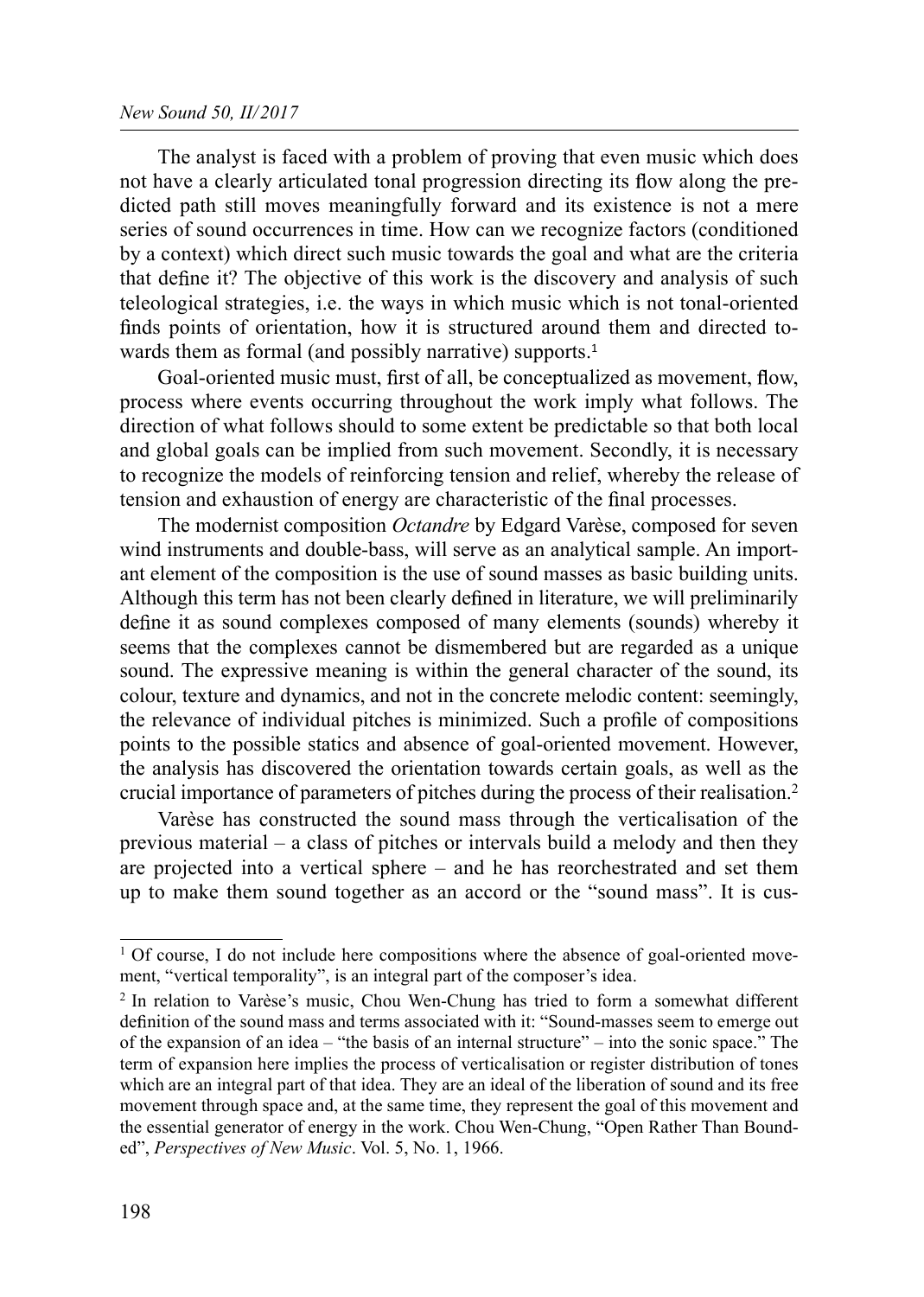tomary that several tones form a basis for constructing the musical cell. Varèse himself spoke about the "idea" or "the basis of an internal structure, expanded and split into different shapes or groups of sound constantly changing in shape, direction, and speed..." – which is the basis drawn to and repelled by different forces, whereas he spoke about the form of the work as the consequence of all interactions.3 One of the "ideas" of Octandre, which is at the beginning of the first movement, is limited to a series of four tones (G-flat-F-E-D-sharp). It does not act only as a musical idea of a solo oboe, but also as a generic factor of many motif and interval structures which become the framework of sound masses throughout the work. Linear processes in the work are directed towards projecting this idea through different dimensions – in this way it acquires the relevance of a structural element of the entire work and it paves the way to the processes which occur throughout all three extremely complex and strictly organized movements where almost every pitch has structural importance. One of the goals in such a processive linearity is the creation of interaction between different sound masses during their seemingly independent movement, whereby they clash, protrude and transform themselves into each other, which often results in the occurrence of new sound masses.

The most typical strategy of Edgard Varèse implies the creation of "ideas" focusing on one or several pitches which are often emphasized by repetitions, leaps or decorative notes which frame them. In a way similar to the motifs in the music of tonal tradition, these "ideas" represent a basis where a complex network of mutually dependant sound masses of the work has been created. In order to avoid potential confusion, the term "motif" (as well as "submotif" where necessary) will denote "ideas" which stand out as the most relevant ones. Besides, the term "motif" in this context should not be equated with the "traditional" view of the term, but it should be comprehended in a more abstract way, as an unarranged set of pitches which forms different horizontal and vertical configurations during the composition. When fulfilling the horizontal plane, and then distributing it into vertical dimension, "these piercing, aggressively travelling sounds move within the space created by a plangently dissonant harmony, spread out through the available instrumental registers. Its fundamental elements are a projection into the vertical sphere...".<sup>4</sup> Both melody and harmony<sup>5</sup> are essentially static here. The question of dynamics refers to orchestration – the quality and colour of every individual pitch is regarded as its essence.

<sup>&</sup>lt;sup>3</sup> Edgard Varèse: "Rhythm, form and content", in: Barney Childs and Elliot Schwartz (Eds.), Contemporary Composers on Contemporary Music, New York, Holt Rinehart, 1967, 201– 204, 203.

<sup>4</sup> Malcolm MacDonald, Varèse, Astronomer in Sound. London, Kahn & Averill, 2003, 142.

<sup>5</sup> It refers to the vertical (simultaneous) sound, and not to the "functional" harmony. Tonal heights do not have the tendency towards "harmonisation", they represent independent sound identities.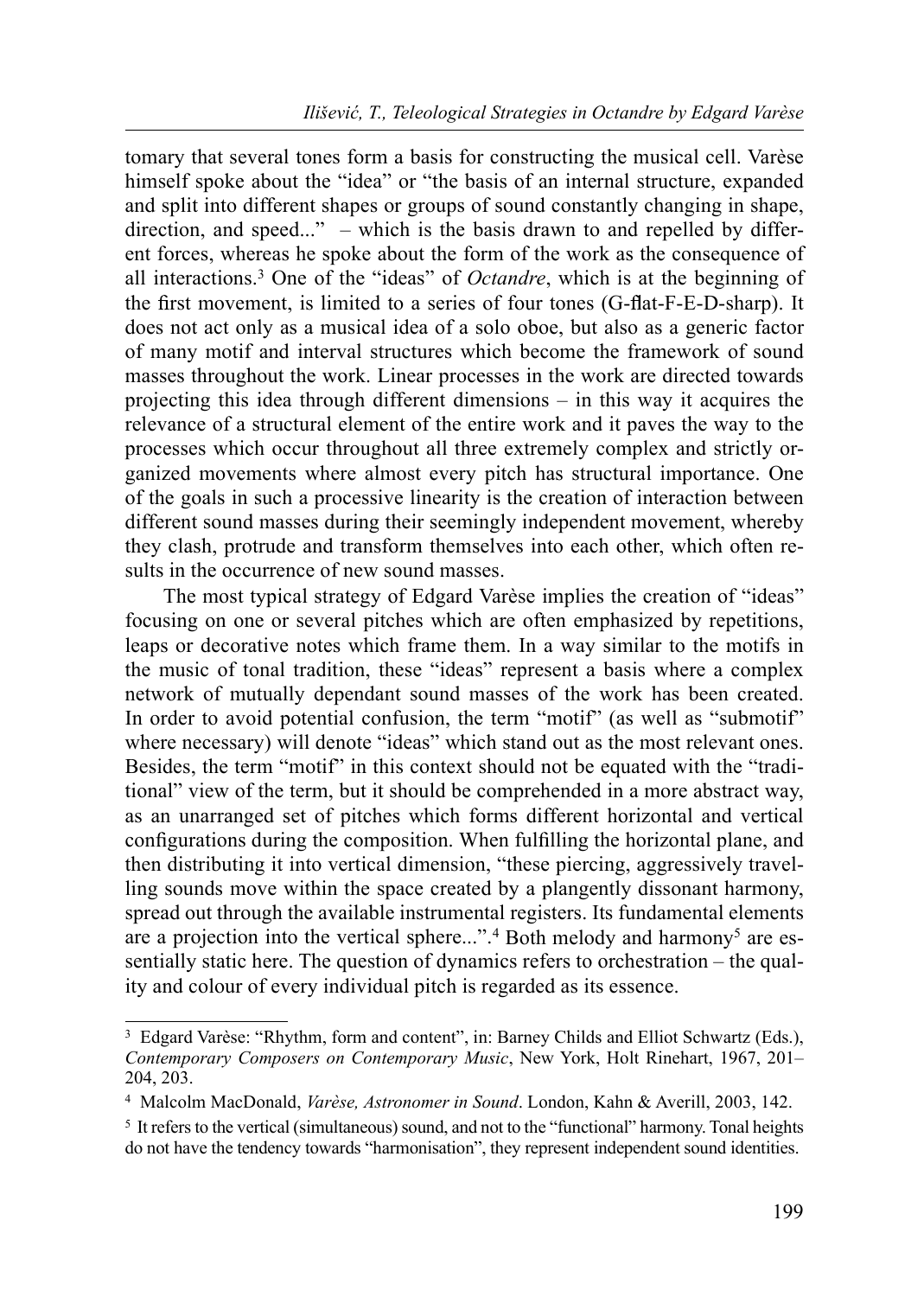While projecting these sounds into the vertical sphere, Varèse employs extremely distant instrument registers, using an entire available tonal scope. In this way, his music creates the effect of the "openness" he has always aspired to. Having been projected from initial ideas, the sounds fulfil the chromatic space and set up the moment of the fulfilment of the chromatic total as the goal. One of the most typical, almost manneristic means Varèse uses in these situations are successive layers of horizontal cell projections, which are subsequently verticalized in long rhythmic values that fulfil the entire register and increase the density of the texture and factural dynamics in order to make the final climactic accord with a crescendo effect.

When organising pitches. Varèse often uses chromatic aggregates which were defined by Milos Zatkalik: "The term aggregate  $(\ldots)$  denotes a segment which contains an unarranged twelve-tone set which, when completed, gives the effect of rounding up which is somewhat similar to tonic cadence in tonal music."6 The process of the completion of aggregates often implies postponement of the occurrence of the last tone, which intensifies tension. The reestablishment of imbalance and the sense of tension-release comes with the expected occurrence of the omitted tone. Bearing in mind the typology of musical goals proposed by Zatkalik,<sup> $\tau$ </sup> the completion of aggregates can be considered an expected point of arrival towards which the previous flow was directed, which is analogous to the tonic in tonal music, but the major "credits" of this process lie in the proven ability of establishing balance after the imbalance caused by the previous flow of music. If the key definition of music as goal-oriented is: a) its ability to develop processes in which current events imply the following ones and which should, to a certain extent, have to be predictable so as to imply goals, b) the necessary recognition of the models of alternate tension and tension-release, the process of the completion of aggregates is considered to be one of the most important signals of goal-orientation in the music of post-tonal orientation.

In the case of *Octandre*, the relations of tension and tension-release are extended to more than one structural whole in two different ways. The first one implies postponement of the resolution (completion of the aggregate) until the occurrence of a new structural whole which will start by the pitch which was left out from the aggregate of the previous whole. The other way is the reverse of the first one and more specific – the aggregate of the new structural whole misses a pitch which had a prominent role within the previous whole, i.e. the new struc-

<sup>6</sup> Miloš Zatkalik, "Twelve-Tone Aggregates in the Music of Edgard Varèse", in: Miloš Zatkalik et al. (Eds.), Proceedings of the Fifth International Conference on Music Theory and Analysis, Belgrade, University of Arts, 2008, 138–161, 143.

<sup>7</sup> Miloš Zatkalik, "Reconsidering Teleological Aspects of Nontonal Music", in: Denis Collins (Еd.), Music Theory and its Methods: Structures, Challenges, Directions, Frankfurt am Main, Peter Lang Publishers, 2013, 265–300, 269.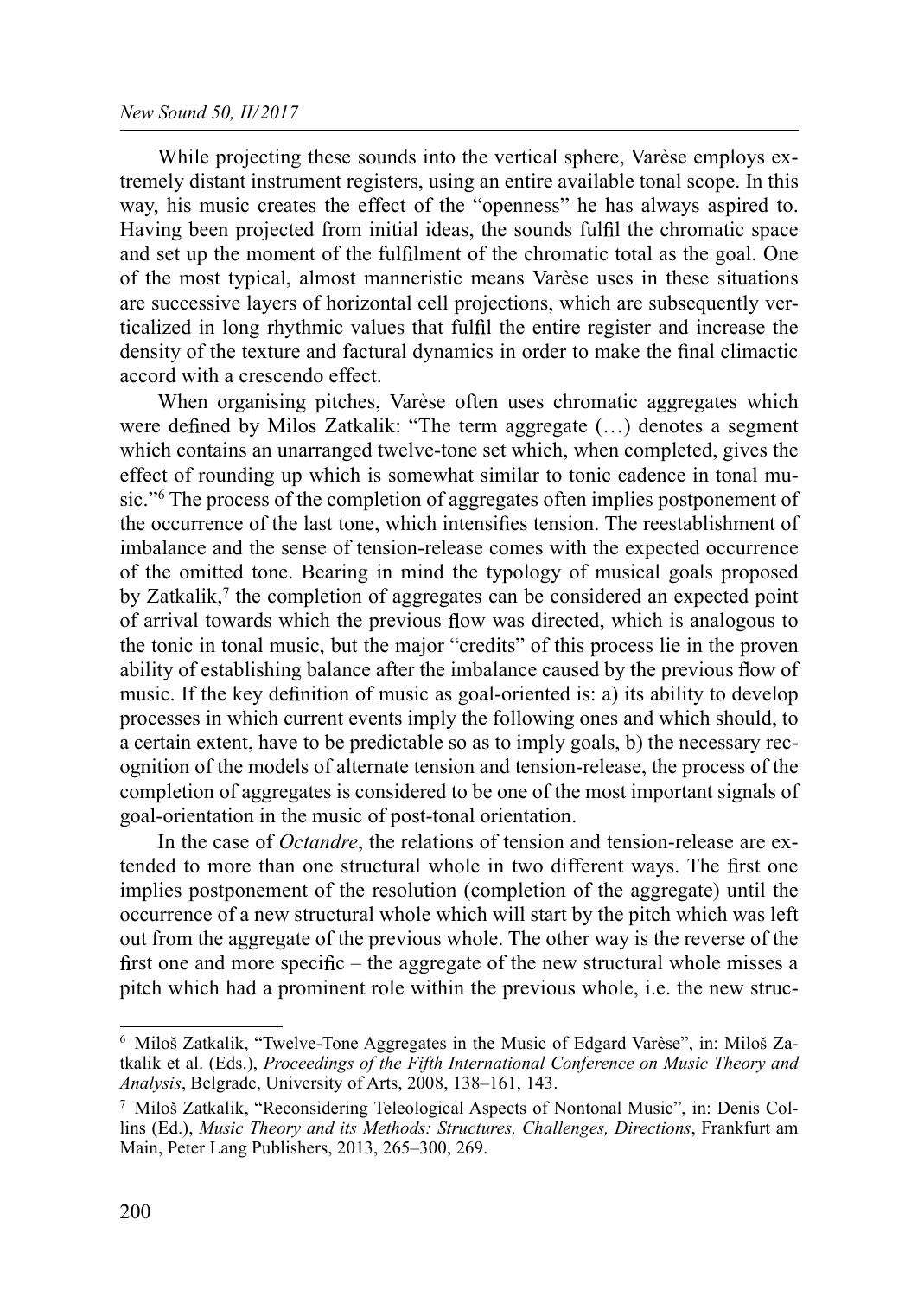tural whole is "getting prepared" during the previous whole with the pitch that will prove to be the only one missing within it.

Octandre was written in 1923 for eight instruments – seven wind instruments and the double-bass and it consists of three movements of almost equal length.<sup>8</sup> The first two movements are divided into three parts, whereas the final movement is divided into four parts and some of them are split into sections (Example 1). The parts are mostly divided by a clear change of tempo and character which are followed by changes of the parameter of pitches in the first place, then the register, dynamics and articulation, which proves to be the most significant factor of the division of sections. The complexity of the work is reflected in the internal structures – sound masses – and almost each pitch within it has its structural significance. The work "is maintained" by a densely woven network of structural relations which are based on a relatively small number of basic structures. The most important source of ideas is the oboe solo at the beginning of the first movement, which provides important motifs and interval relations that are crucial for the construction of the majority of sound masses of the composition.

#### The first movement

| The second part (19-24)                                     | The third part $(24-32)$                        |
|-------------------------------------------------------------|-------------------------------------------------|
|                                                             |                                                 |
| The second movement                                         |                                                 |
| The second part $(36-66)$                                   | The third part (67-81)                          |
| the 1.st section the 2 nd section<br>$(36-49)$<br>$(50-66)$ |                                                 |
| The third movement                                          |                                                 |
| The third part $(24-45)$                                    | The fourth part $(46-60)$                       |
| the 1.st section the 2.nd section<br>$(24-39)$              | $(40-45)$                                       |
|                                                             | The first part $(1-8)$ The second part $(9-23)$ |

Example 1: Edgard Varèse, Octandre, Structural plan

<sup>&</sup>lt;sup>8</sup> The word *octandre* refers to a flower with eight stamens, but the title itself is not relevant for this composition (apart from the fact that it may refer to the number of instruments it was written for).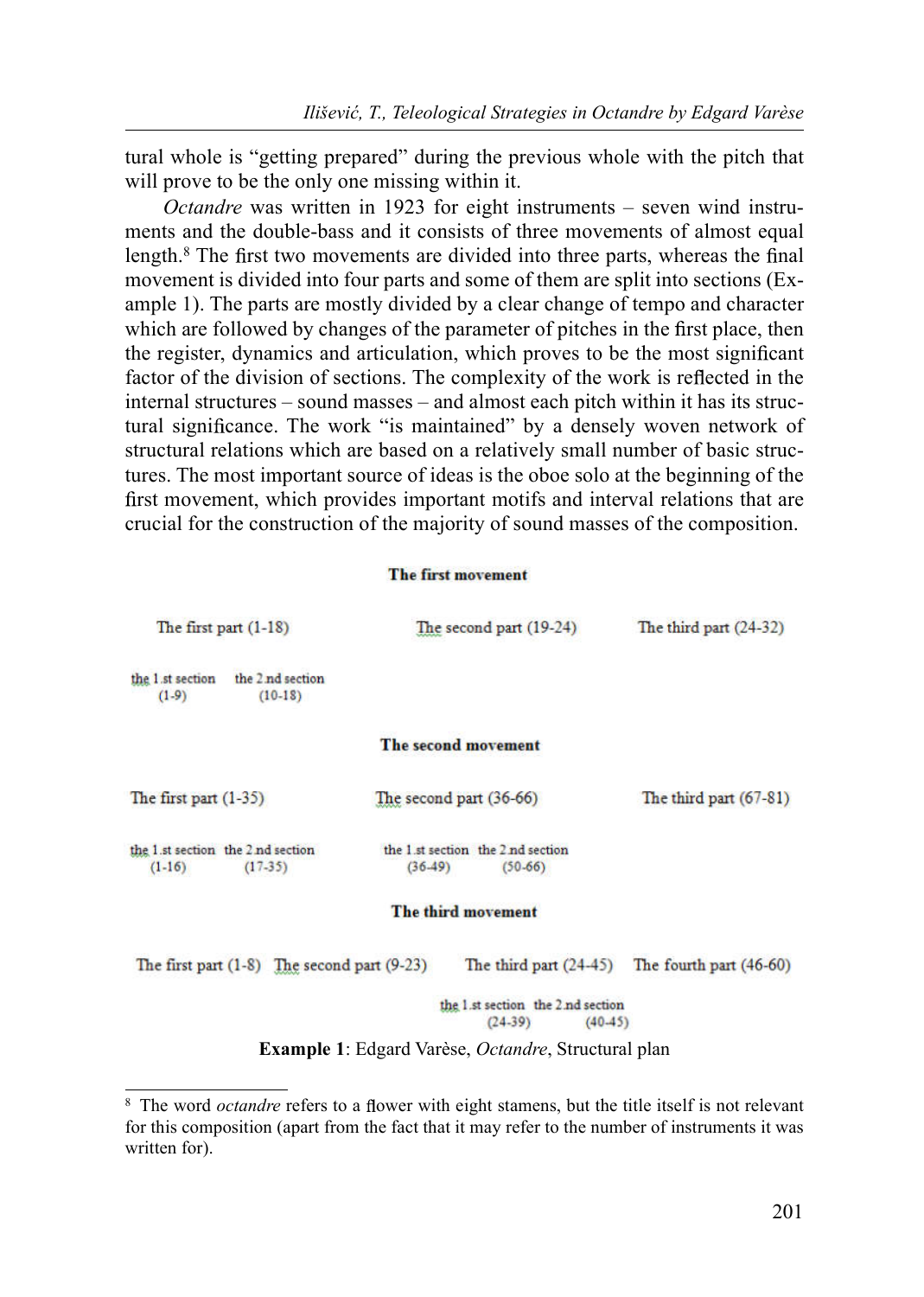The motif of the solo oboe (in the further text: motif  $A$ ) – a chromatic sequence of four tones (G-flat–F–E–D-sharp) [0123] represents the generator of one of the most important development processes in the work. Within this motif, there are two submotifs defined by a spatial proximity: G-flat–E–D-sharp  $[013]$  (submotif a) and temporal proximity: G-flat–F–E  $[012]$  (submotif b). In most of the composition they occur independently and the term "submotif" should not be taken for granted (as well as the term "motif").9 Together with intervals formed by the successive exposition of four tones in the introductory motif – minor ninth, major seventh and minor second as representatives of an interval class (in further text "IC") 1, these submotifs will achieve a significant degree of independence throughout the work as one of the most frequent constituents of the sound masses. (Example 2)



Example 2: Edgard Varèse, Octandre, Initial motif in oboe – motif A [0123] with submotifs

Apart from this one, the oboe part provides one more most significant motif  $-$ B [016] which is formed by pitches E, D-sharp and A. The importance of this motif can be regarded in two different ways  $-$  first of all at the level of the first structure section, where it participates in the process of the completion of the first chromatic total, and then at the level of the entire composition where its importance in constituting a large number of sound masses is discovered. The first verticalisation of sets exposed in the oboe has been realized by the first simultaneous performance of the oboe and clarinet and later double-bass. Within this performance, we can first notice the verticalisation of intervals of major seventh, which will recur several times during the work as an independent sound mass and then in the performance of the three instruments, and the verticalisation of submotif b  $[012]$ . The process of the fulfilment of the first chromatic total is completed on the borderline between two sections by the occurrence of the missing tone G. The moment of its fulfilment in this case is of formal sig-

<sup>9</sup> Motif A [0123] can be regarded as the intertaction of two submotifs b [012]. However, the distribution of pitches in the motif has given to the submotif a [013] the status of an independent entity within a superior set, which has been confirmed on several occasions in further work with sound masses.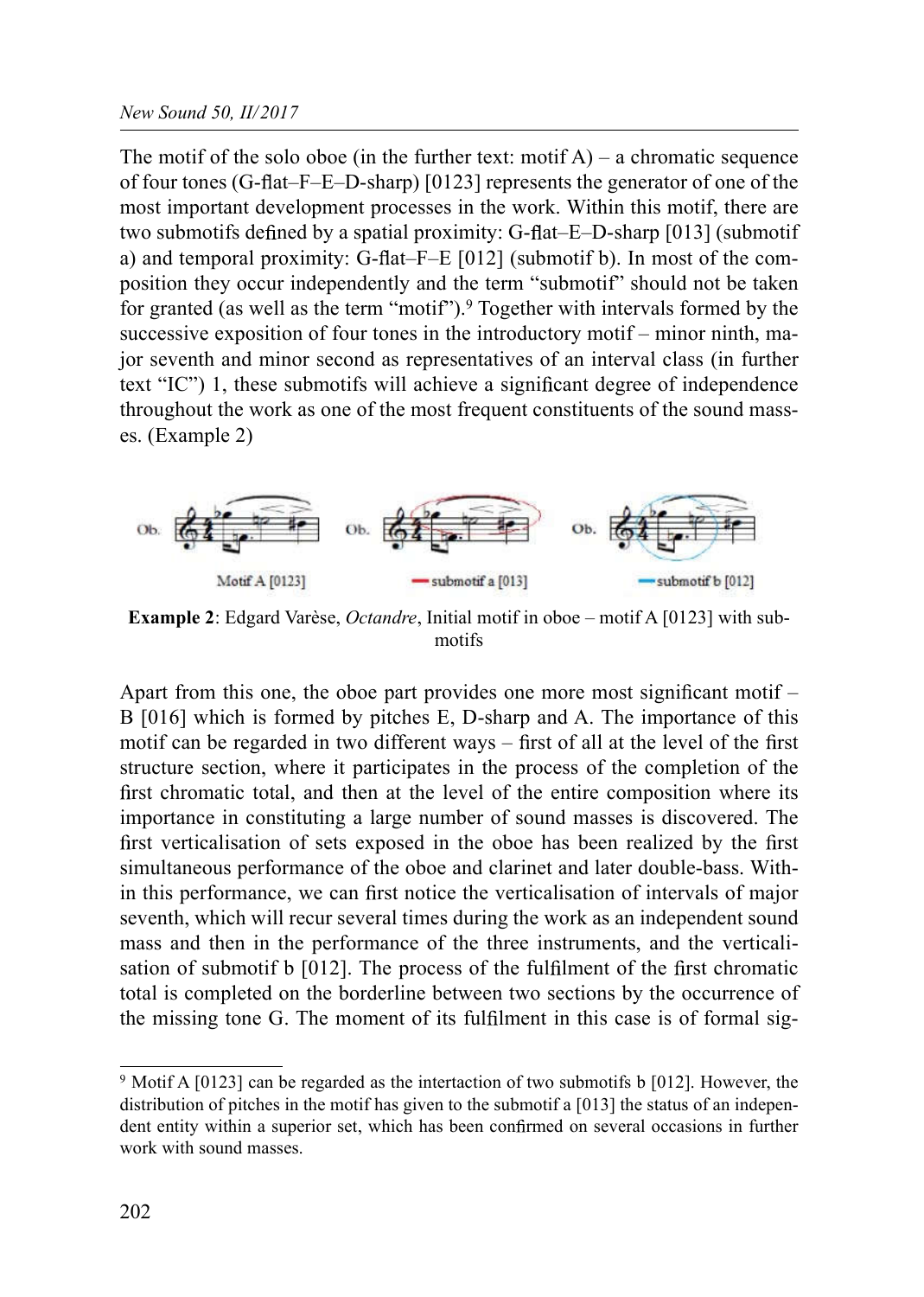nificance because it signifies the borderline between two sections  $-$  the moment of the completion matches the ending of the formal whole.10 The borderline between two sections is overcome by the projection of submotif b which was formed by the completing tone of aggregate G and tones G-sharp and A as the most prominent pitches in the flute and trumpet parts. The rhythmically prominent motif  $B [025]$  in the flute, the clarinet and the trumpet, which is developed into a unique sound, will prove to be relevant in further work with the sound masses. The last three bars of the first part represent the first transformation of the sound masses at a distance. Namely, the sound masses exposed during the first fifteen bars of the composition now occur in a transformed form as reminiscences of their initial occurrences. The sound masses of the French horn and the bassoon (primarily in the form of major seventh – [01], bar 11) have now been transformed under the influence of the submotif a [013], whereas with the flute and the oboe which remind us of the figure of the bassoon and the trumpet from bar 13, they form motif A  $[0123]$ , which, for the first time since the beginning, experiences its verticalisation. The new complex accord which denotes the ending of the first part, is formed by two submotifs b  $[012]$ . They are undoubtedly separated in terms of metrics and timbre which enables the determination of two contrasted sound masses that protrude into one another. This causes the transformation of the sound mass of woodwind instruments which is manifested in changes of the parameter of pitches, without influencing the structure of the accord. The second part (bars 19–24) consists of two contrasted sound masses allotted to woodwind and brass wind instruments and through which the importance of motif B [016] and intervals of the augmented fourth [IC 6] are directly or indirectly emphasized. The accord structure of the sound mass of brasswind instruments is formed by a combination of two motifs B in an intertwining relation, which results in the formation of a set  $[0167] - C$ , C-sharp, F-sharp, G. This is the first occurrence of the set  $[0167]$  in the function of forming an independent sound mass. The other, the sound mass of woodwind instruments ensues from the previous one and contrasts it in every aspect  $-$  first of all by the

 $10$  Depending on the way the aggregate is positioned in the musical flow, its functions can be divided into the following categories, proposed by the same author (Miloš Zatkalik, "The Aggregate or Have the Notes Lost Orientation?", Muzikološki zbornik / Musicological Annual, Vol. 44, No. 2, 2008,  $69-86$ , 75): final or concluding; syntactic – where the moment of completing the aggreggate matches the end of the syntactic unit; formal – where the moment of completing the aggregate simultaneously matches the end of the syntactic unit but also of a bigger formal whole; non-formal or non-concluding (transitory, connecting) – where the aggregate serves as a connection between neighbouring sections; dramatic or expressive – where aggregates participate in the articulation of the dynamic profile of music (most often creating and/or supporting the climax of the given composition); idiosyncratic – reflecting the personal attitude of the composer about the given procedure or phenomenon.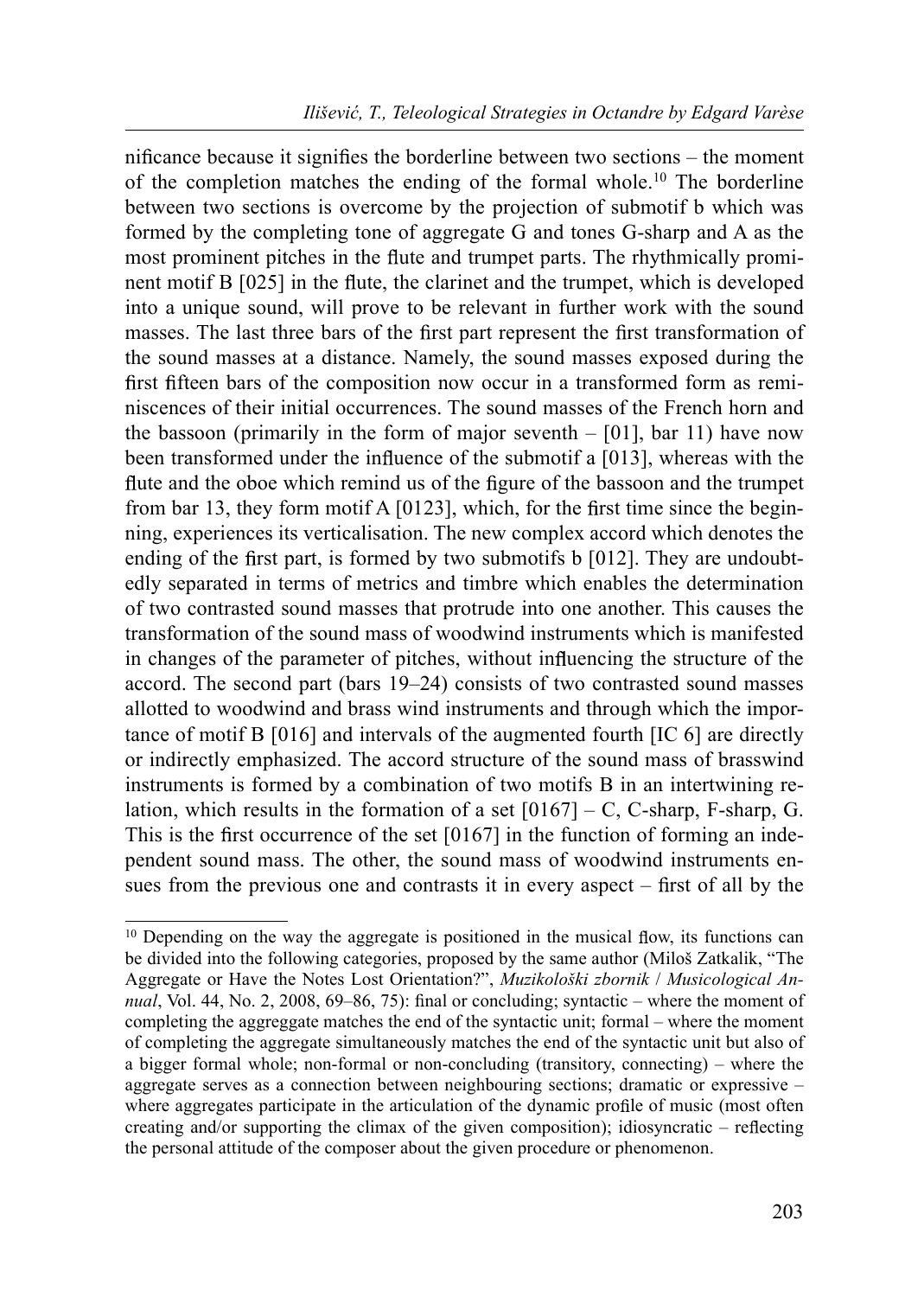parameter of colour and then of pitches, rhythm and register. The French horn and the double-bass which participate in the formation of both sound masses, show a high level of flexibility which is primarily reflected in the adaptability of the parameters of the articulation and rhythm in the current sound mass. The mass consists of two submotifs b [012] which are at the distance of the augmented fourth (A-B-flat-B on the flute, oboe and clarinet and D-sharp–E–F on the bassoon, French horn and double-bass); thus they form the set [012678] and indirectly underline the importance of IC 6. The two sound masses interact in this way because the pitches which construct them form two chromatic sequences: from A to C-sharp and from D-sharp to G. The fulfilment of the chromatic total is obstructed by two pitches  $-D$  and G-sharp and they also indirectly emphasize the importance of IC 6. The transformation of the other sound mass (bar 22) has been realized in a way that, during their second occurrence, two elements of the sound mass of woodwind instruments from bar 20 (two chromatic sequences at a distance of an augmented fourth) were treated as independent entities in the function of forming two separate sound masses, which has provided the status of transmutation<sup>11</sup> for this transformation. Although they are very similar and within the same performing apparatus, they are juxtaposed so that they sound different, which has been achieved by the change of the relative position of each instrument within the accord. Simultaneously, on the French horn and the double-bass, which this time also participate in the second sound mass, the only two pitches which did not appear during the first occurrence of the sound mass are exposed – D and G-sharp, which nalizes the process of the completion of the chromatic total. In this way, the sense of tension, created by the inability to complete the total and additionally intensified by the disintegration of the sound mass of brasswind instruments as an important factor in the process of the completion, has been replaced by the sense of tension-release. The importance of the participation of these two instruments in both sound masses is suddenly evident. The flexibility demonstrated by participating in both sound masses has proven to be the deciding factor of their survival after the disintegration of the first sound mass. (Example 3)

The first transformation brought by the third part (bars  $24-32$ ) refers to the pedal interval – this time it is an augmented fourth of C–F-sharp between the clarinet and the trumpet. The importance of the relation between these pitches, apart from confirming the relevance of their interval class, will only be re-

<sup>&</sup>lt;sup>11</sup> According to Wen-Chung, transmutation is associated with a kind of variation or transformation which changes the attributes of sound masses. Transmutation also influences the surrounding context provoking the occurrence of new sound masses and/or their relocation. Chou Wen-Chung, op. cit.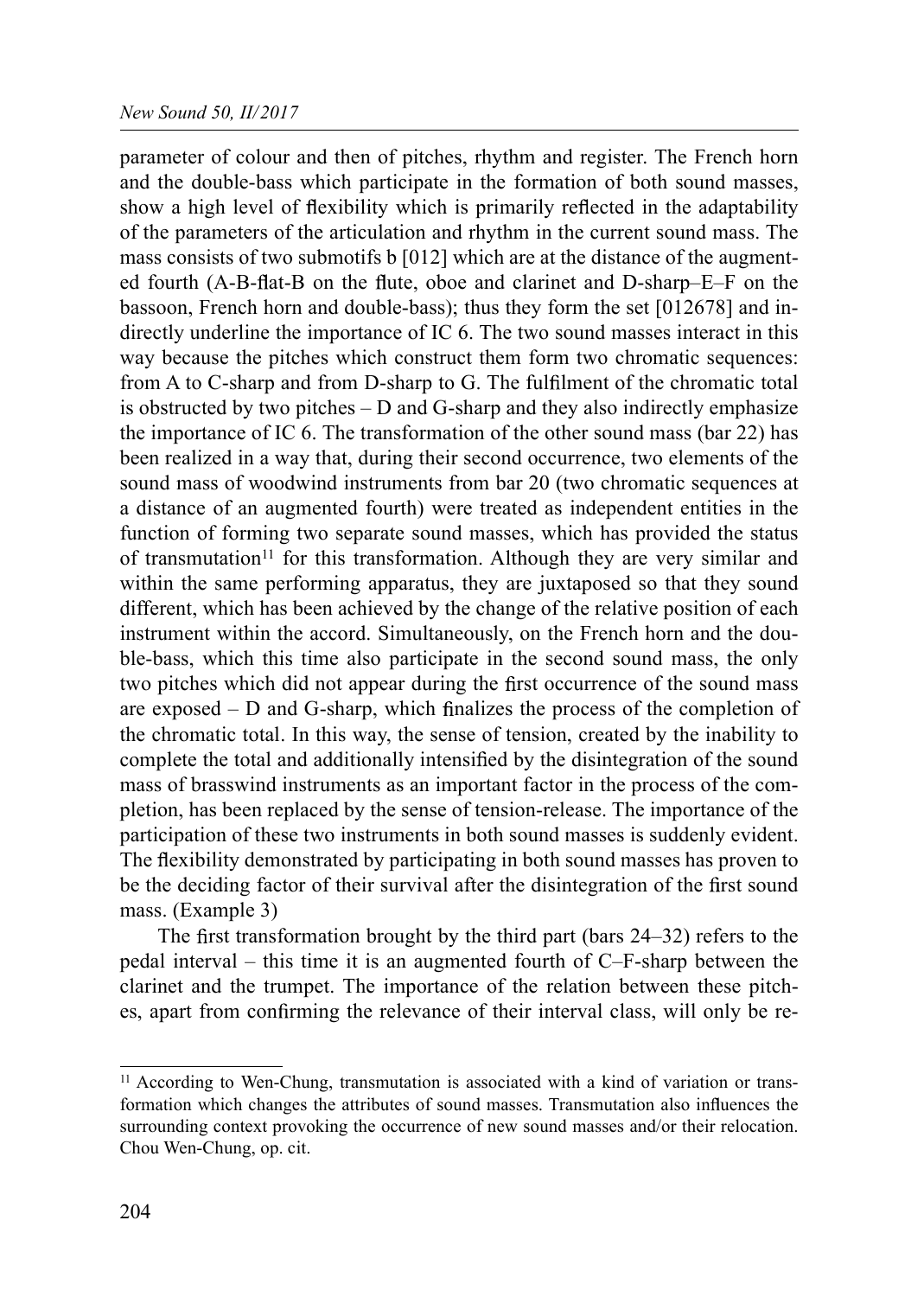vealed at the end of the movement. In bar 29, all the mentioned motifs dive into one accord which consists of two parts – the oboe and the remaining seven instruments. The pedal tone of the oboe remains independent from the rest of the accord and this independence is promptly noticed in its solo performance without the accompaniment. At that moment exactly, the relevance of the pitch C is revealed which is insinuated by the pedal augmented fourth because the initial idea of the oboe (from the tone G-flat), when repeated, becomes transposed for an interval of an augmented fourth. The entire repeated part, from bar 23 to the end of the movement, successfully leads the musical flow, through the recapitulation of the basic motifs of the work, back to the introductory motif and completing the movement in terms of its structure and idea.



Example 3: Edgard Varèse, Octandre, Sound masses of the second part, bars 19-21 (Lourd et sauvage)

The most important novelty brought by the second movement refers to the way new sound masses are formed whose structures are mostly derived from the structures of previously exposed masses. One of the four sound masses of the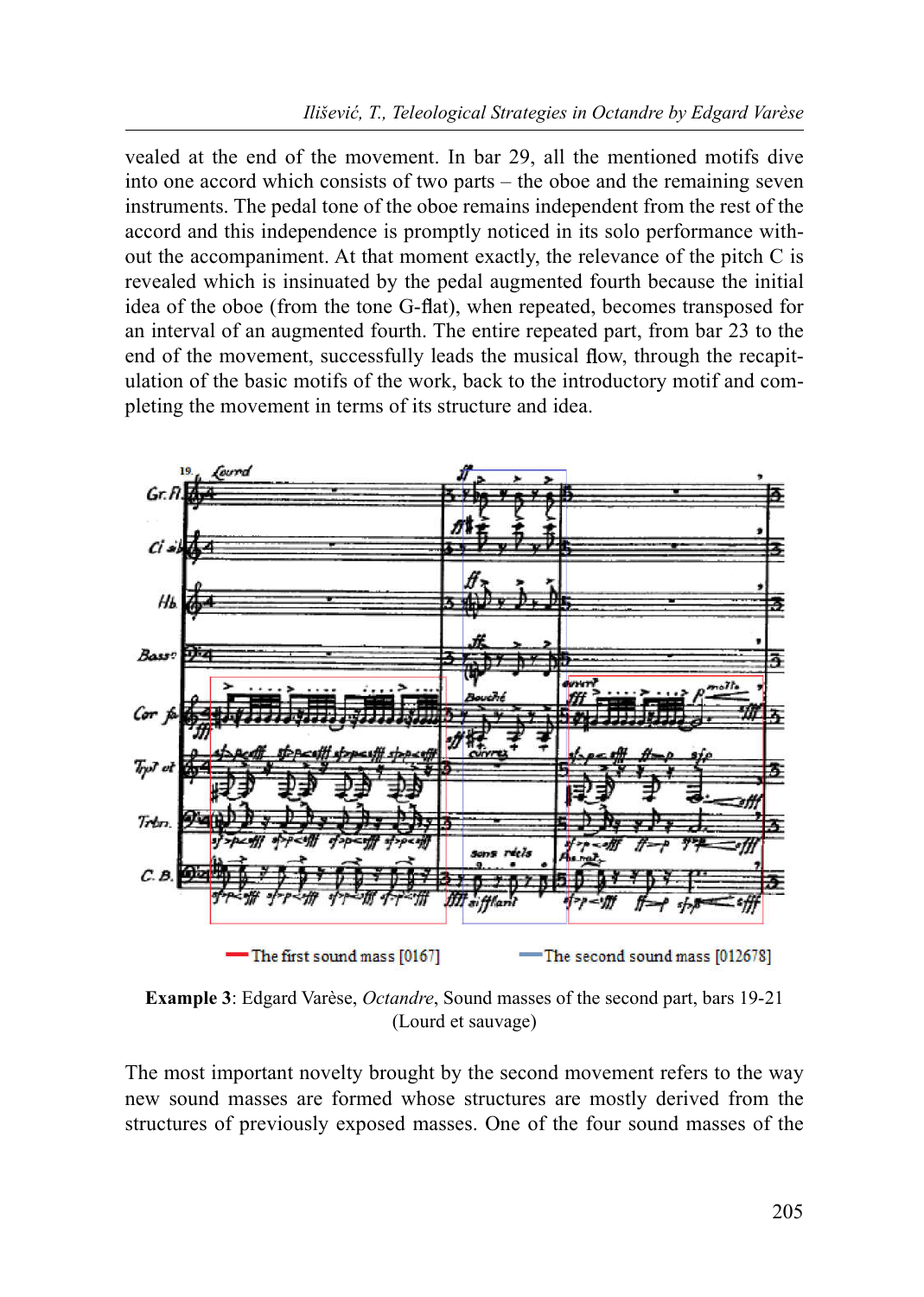second section (b. 17–35) consists of two accords which, although they do not have the same pitches, show a certain similarity  $-$  [014] and [015]. At a first glance, all accord structures are shown as new, independent entities, but with further examination of the structure of the work, their generic liaisons with the existing structures are clearly recognized. Together with the remaining three sound masses, it shows a high level of interaction which enables their grouping into two integrated sound masses. Although they represent four different identities in terms of the parameters of pitch, register, colour and dynamics, the ways their interactions are realized unify the first and the third sound masses, as well as the second and the fourth sound masses. The interaction of the sound masses which enables their grouping is primarily seen as complementing the first and the third sound masses through which solid associations with submotif b [012] are established. The fourth sound mass which represents the accord structure [014] identical to the primary form of the second accord of the second sound mass, follows the second sound mass throughout the entire section and together they make a more complex whole. (Example 4)

The interaction between two integrated sound masses is reflected in the existence of joint pitches (G-flat and  $F$  from the first mass appear as  $F$ -sharp and E-sharp within the fourth mass), as well as in the role-play which is most evident at the moment when the trombone withdraws from the pitch E, taken over by the French horn (from the second sound mass). In this relation between the masses, we can notice the penetration – the clashing of the sound masses and protrusion of one into the other during which one sound mass adopts the characteristics of the other one. The withdrawal of the third sound mass implies the disintegration of the first sound mass which will occur somewhat later (in bar 30). Thus, the French horn is the stability factor (pitch E) until both sound masses withdraw simultaneously. The return of the pitch E in the trombone implies the beginning of a new part of the movement marked by the first metric change since the beginning of the movement.<sup>12</sup> The ful filment of the chromatic total of the second movement is disrupted by pitch C, and knowing its structural importance at the end of the first movement, it is no surprise that Varèse applies it, in the manner of mannerism, to prevent the fulfilment of the goal with it by completing the aggregates.

 $12$  We should mention the general rest in bar 32. Since its occurrence does not match the structure borderline, but it suddenly interrupts the flow of the section, the reason for its occurrence at the given moment should be found somewhere else. If we take into consideration the full number of bars (173) and the bar where the general rest occurs, we come to the proportion which approximately corresponds to the proportion of the golden section. The real golden section of the composition is in bar 36 which signifies the beginning of the second part of the movement.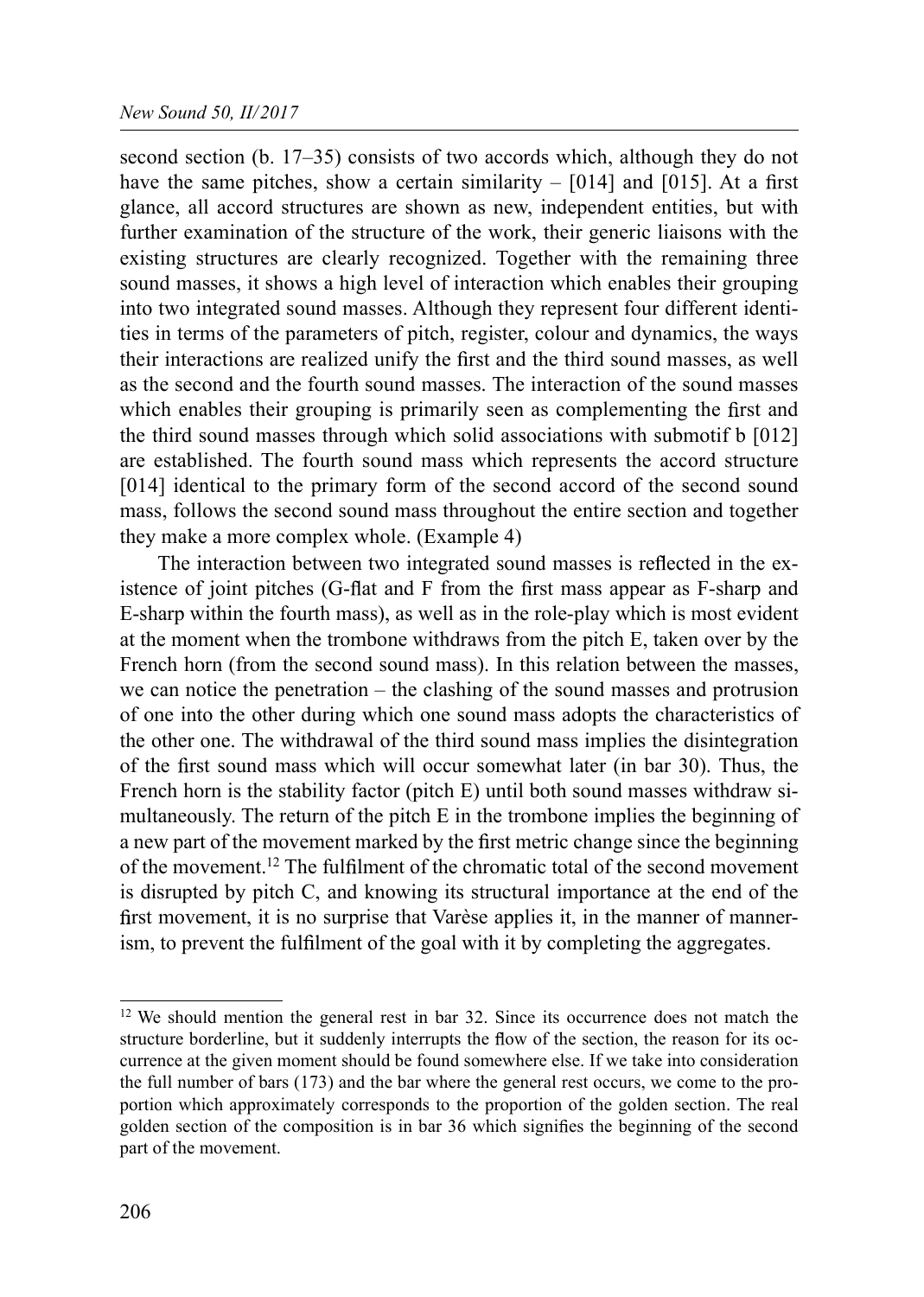

c) Interaction between the first and the third sound masses



Example 4: Edgard Varèse, Octandre, Sound masses of the second section, bars 17-35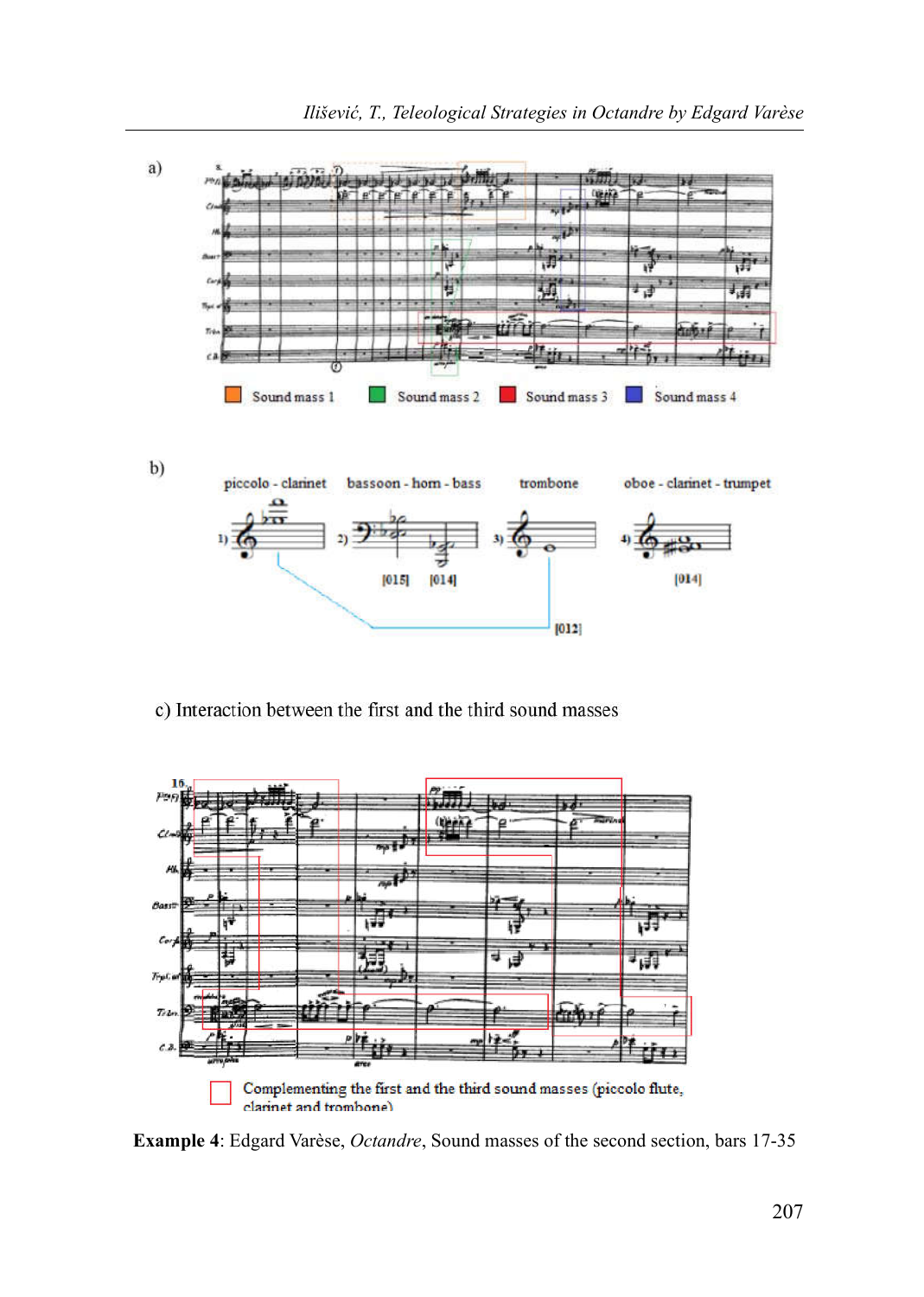A somewhat different form of also complicated relations between the sound masses is recognized in the next part of the movement (b. 36–66) divided into two sections. The first sound mass (on the bassoon and double-bass) in the form of pedal ninth of F–F-sharp follows the sound mass of the trombone (pitch E) which has been present since the previous part, thus forming submotif b [012]. This sound mass is contrasted by the mass of oboe, clarinet, French horn and trumpet, whose accord structure [0135] creates associations with submotif a [013] and the first accord of the second sound mass of the second section  $[015]$ .<sup>13</sup> The varied motif within the sound mass of the trombone is a transformed motif of the piccolo flute from the beginning of the movement and it represents the synthesis of submotif b and motif B –[0126].

The second section of the second part  $(b. 50-66)$  is fulfilled by two sound masses whose pitches are complementary, with a common subset (F, F–sharp and  $G - [012]$ , which fulfil the chromatic total by their first performance, which is the first case in the work. The accord structure of the first sound mass  $-$ [0123459] is the synthesis of motif A [0123] and set [0126], whereas the second sound mass represents the synthesis of all sets exposed since the beginning of the work and it represents the most complex structure [012345789], closest to the independent fulfilment of the total. We will see later that the formation of this set is very important for proving the orientation of the musical flow of the work. The third part of the movement (b. 67–81) consists of two sound masses, on the oboe and clarinet  $-$  [0127] and on the bassoon, French horn, trumpet, trombone and double-bass – [012358]. The sound masses develop independently until the end of the movement, fulfilling the chromatic space of ten pitches. The pithes left out in the performance of the sound masses occur first in the section of the piccolo flute which exposes the submotif  $b$  [012]. The pitch used by the piccolo flute to finalize the second movement  $-F\text{-sharp}$ , is an enharmonic equivalent to the tone G-flat and it clearly refers to the solo from the beginning of the movement, and the connection between the two elements is additionally emphasized by the same ornaments.

The third movement is the recapitulation of the material of the first two movements and it is reminiscent of the most important sound masses of the work. The four parts of the movement are clearly separated by the changes in tempo which also follow the occurrences of new sound masses. The final movement shows another of Varèse's approach to the sound mass as a basic building unit, by evoking the traditional formal model. The first eight bars of the introductory part are freely imitated by the bassoon and double-bass which expose

<sup>&</sup>lt;sup>13</sup> At the same time, the set [0135] is an inverted set [0245] which means we can recognize the influence of motif  $B$  [025] in this accord structure.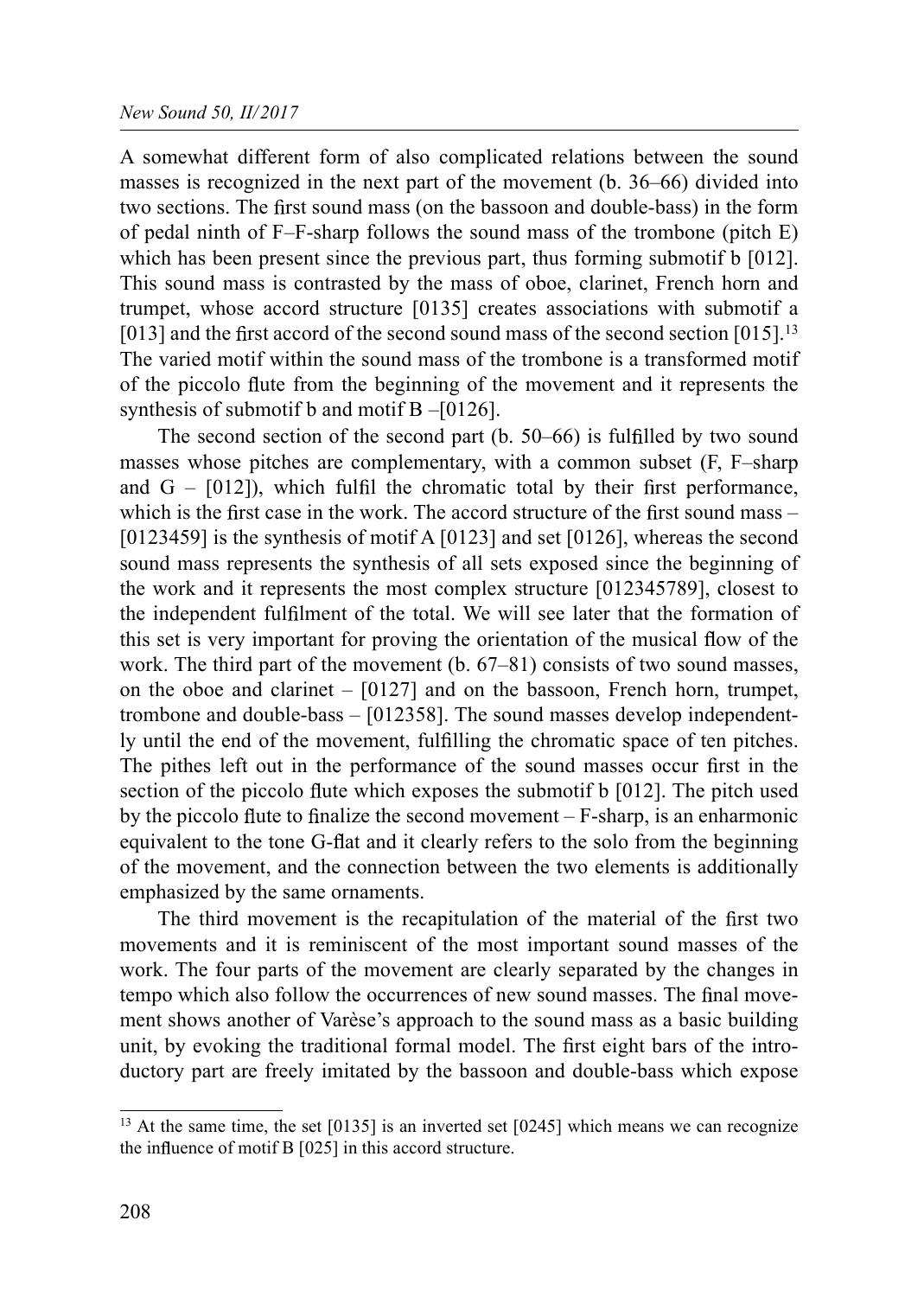ten pitches of the chromatic scale, leaving out F-sharp and G-sharp. The "official" recapitulation (in bar 7) will lead to the fulfilment of the chromatic total owing to the occurrence of the omitted pitches on the bassoon and trombone. The process announced by the introductory part is fully realized in the second part where the theme of the oboe becomes the basis of fugato. The main characteristic of this part is the gradual transformation of the theme through imitation, within which we can notice Varèse's approach to the theme of the fugue as a sound mass. The principle of imitation influences the timbre characteristic of the sound mass which, when subjected to it, undergoes a transmutation. During the imitative exposure of the sound mass, countersubjects sounding simultaneously with it have been created on the materials exposed in the first movement. After the third performance of the theme on the clarinet, the chromatic total is ful filled and the sound mass is dissipated in the effort of the double-bass to expose certain elements of the theme for the last time (mostly certain rhythmic models). The moment of the fulfilment of the chromatic total matches the disintegration of the sound mass which does not manage to regain the status it had, thus initiating the occurrence the new sound mass on the flute, French horn and trumpet – [014]. The bassoon, which had the role of a countersubject at the end of the fugue part, is now being transformed into the new sound mass, together with the double-bass, and later the trombone  $-$  [016], which will oppose the first sound mass. The third part (b. 24–25) is divided into two sections comprised of three sound masses, all of them representing reminiscences of those exposed in the first two movements.

Therefore, it can be concluded that the structure of the entire work is based on a relatively small number of basic motifs presented in the first movement, and distributed throughout the work in a way that they become the building tissue of a densely woven network of mutual relations, with the aim of forming sound masses as basic building units. The deepest level of the structure consists of three motifs:

1. A [0123] with its two submotifs: a [013] and b [012], determined by spatial and temporal proximity

2. B [016]

3. C [025]

The basic motifs (motif A with its submotifs) interact differently throughout the work, thus creating new combinations of sets as the structural framework of the sound masses. There are two ways of integration within which new sound masses develop:

1. By combining two identical sets, i.e. motifs or submotifs, in the following way: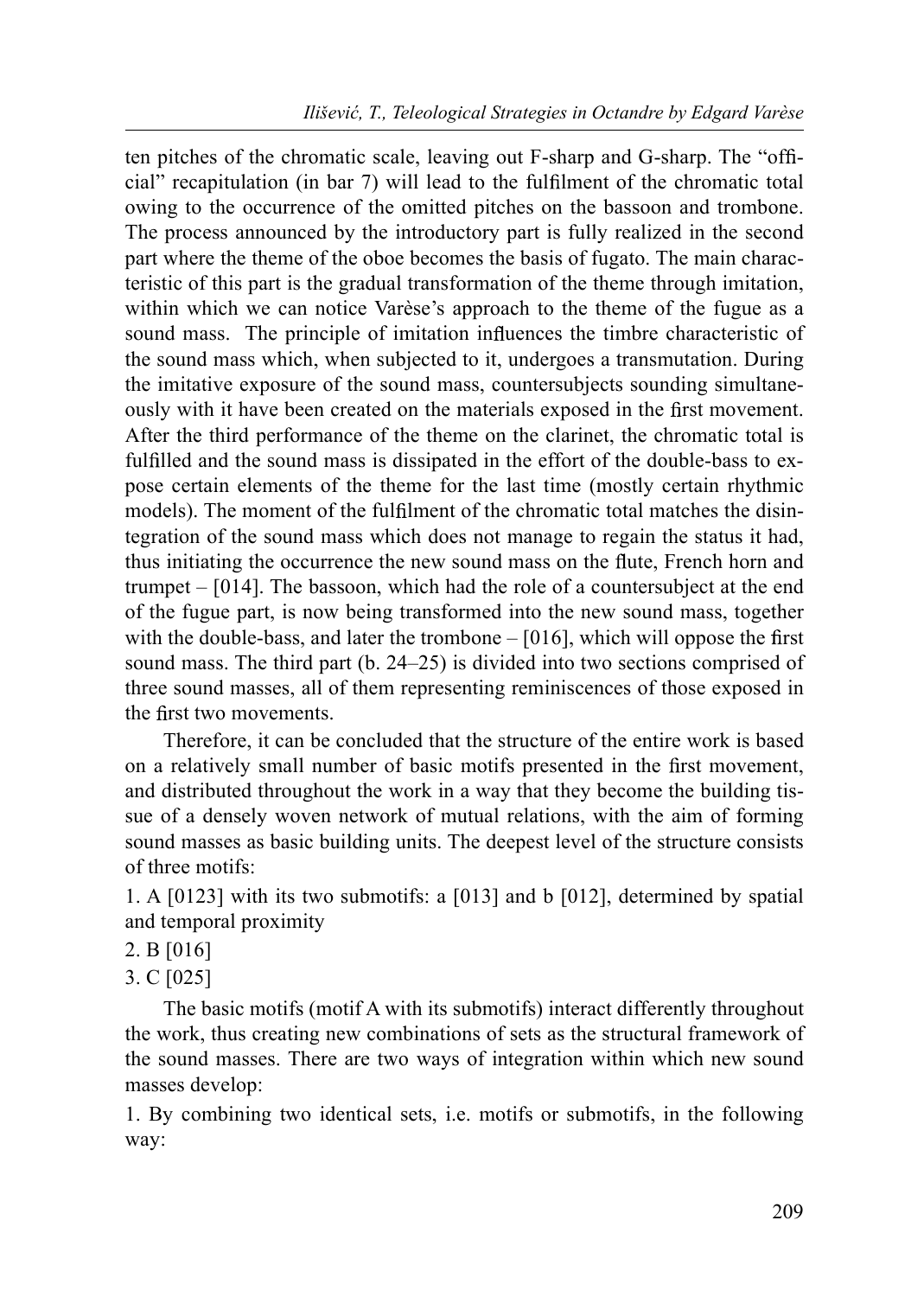- a) they interact when two sets (two groups of pitches) are set up in a way that they have a common subset, e.g. interaction of two submotifs  $a - [013]$ , which results in the creation of the set [0134];
- b) at a distance when two groups of pitches stand at a certain distance, e.g. two submotifs  $b - [012]$ , which form the set  $[012678]$ .

2. By combining two or more different sets, i.e. motifs and submotifs, in all potential combinations:

- a) two or more motifs, e.g. motif A  $[0123]$ , motif B  $[016]$  and motif C  $[025]$ , which results in the creation of a set [012345789];
- b) one motif and one submotif, e.g. motif B [016] and submotif b [012], which results in the creation of the set [0126] or [01278] or motif B [025] and submotif b [012], which forms the set [012358];
- c) combining one of three basic motifs with one or more newly-established sets, which also leads to the formation of new sets, e.g. combining motif A [0123] with the previously mentioned set [0126], which leads to the creation of the set [0123459].

The listed sets illustrate one part of the new sets which were created during complex interactions recognized throughout the work. Their relations can be followed at three structural levels. The deepest level of the structure occurs in two forms – direct and indirect. The direct form consists of the basic motifs of the work: A, B and C. The analysis has revealed two more sets – [014] and [015], which directly become a part of the deepest level. Their directness can be noticed only after the analysis of the medium structural level which is made up of interactions of the sets of the deepest level. These sets are not motifs, which is the case with the three mentioned motifs of the deepest level, but throughout the work, especially in the process of the creation of new sound masses, they demonstrate an independence characteristic of basic motifs, which is primarily reflected in the ways they interact, which categorizes them at the deepest level of the structure. These are the sets from the second section of the second movement and the indirectness of their occurrence is reflected in the fact that they are derived from the sets of the medium level (sets created through the interaction of the sets of the deepest level) and a retrograde tendency which makes them a part of the deepest structure. Namely, the set [014] is the subset of the set [0134] which was created by the synthesis of two submotifs a [013], whereas the set [015] is the subset of the set [0126] which was created by the synthesis of submotif b [012] and motif B [016]. Although chronologically they occur after the sets they were derived from, which classifies them as their subsets, the independence they demonstrate throughout the work and which is reflected in their rela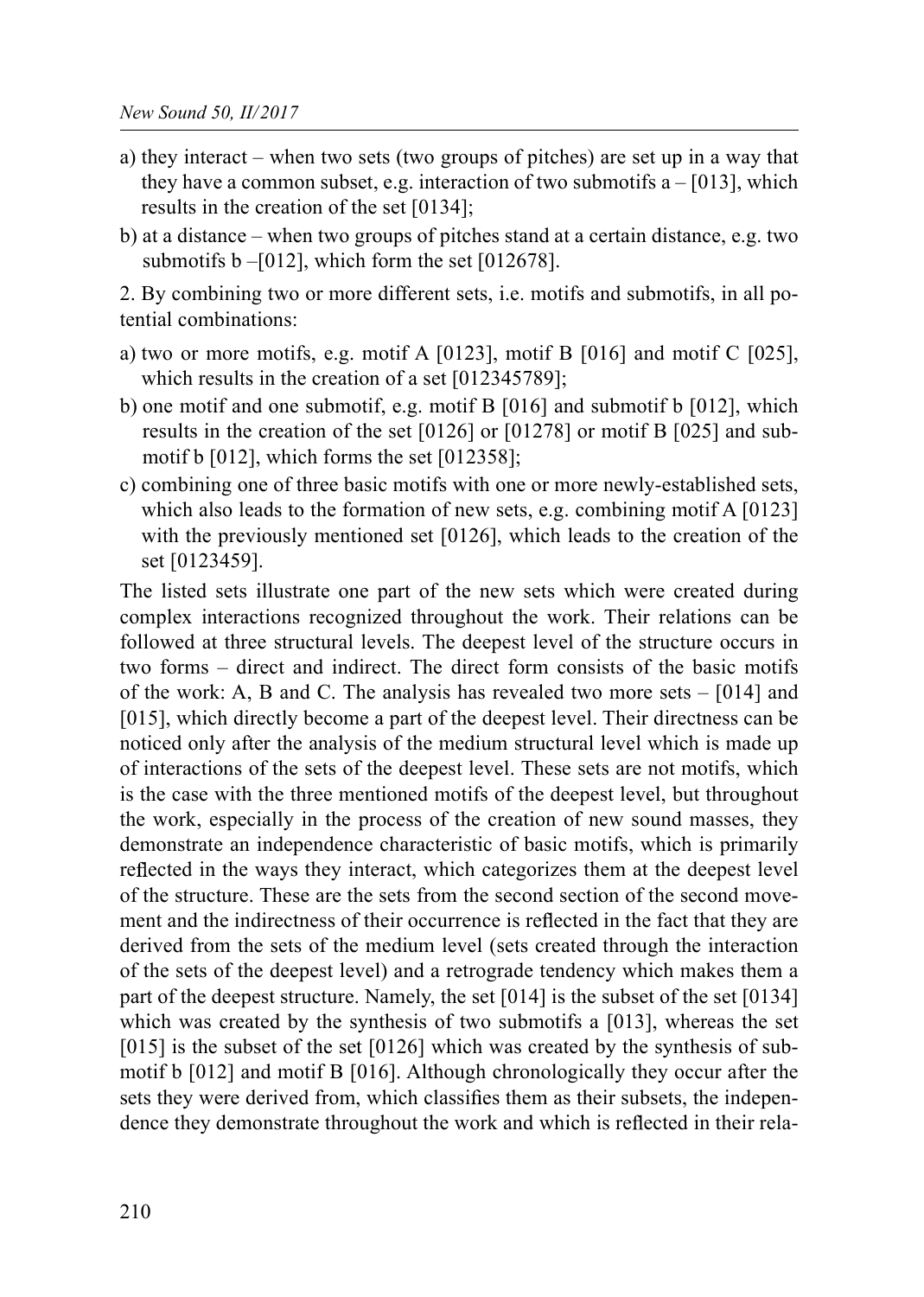tions with the sets of the deepest and medium structural levels allows them to be classi ed as the sets of the deepest structural level (Graph 1). At the same time, with submotifs a [013] and b [012] and motif B [016], these two sets participate in the realisation of another completing process – the exhaustion of the set of all trichords containing IC 1. While the medium level of the structure represents the first level of interactions of the sets, the highest level of the structure occurs by synthesis of the sets of the medium structural level. In this way, the structure of the entire work, created by the "elaboration" of a small number of basic structures (sets) proves the orientation of the musical flow. It is not perceived by the mere process of listening – it becomes obvious only after the analysis of the deep structures of the composition. (Graph 2)



 $[025]$ 

Graph 1: Edgard Varèse, Octandre, Sets [014] and [015] in the structure of the deepest level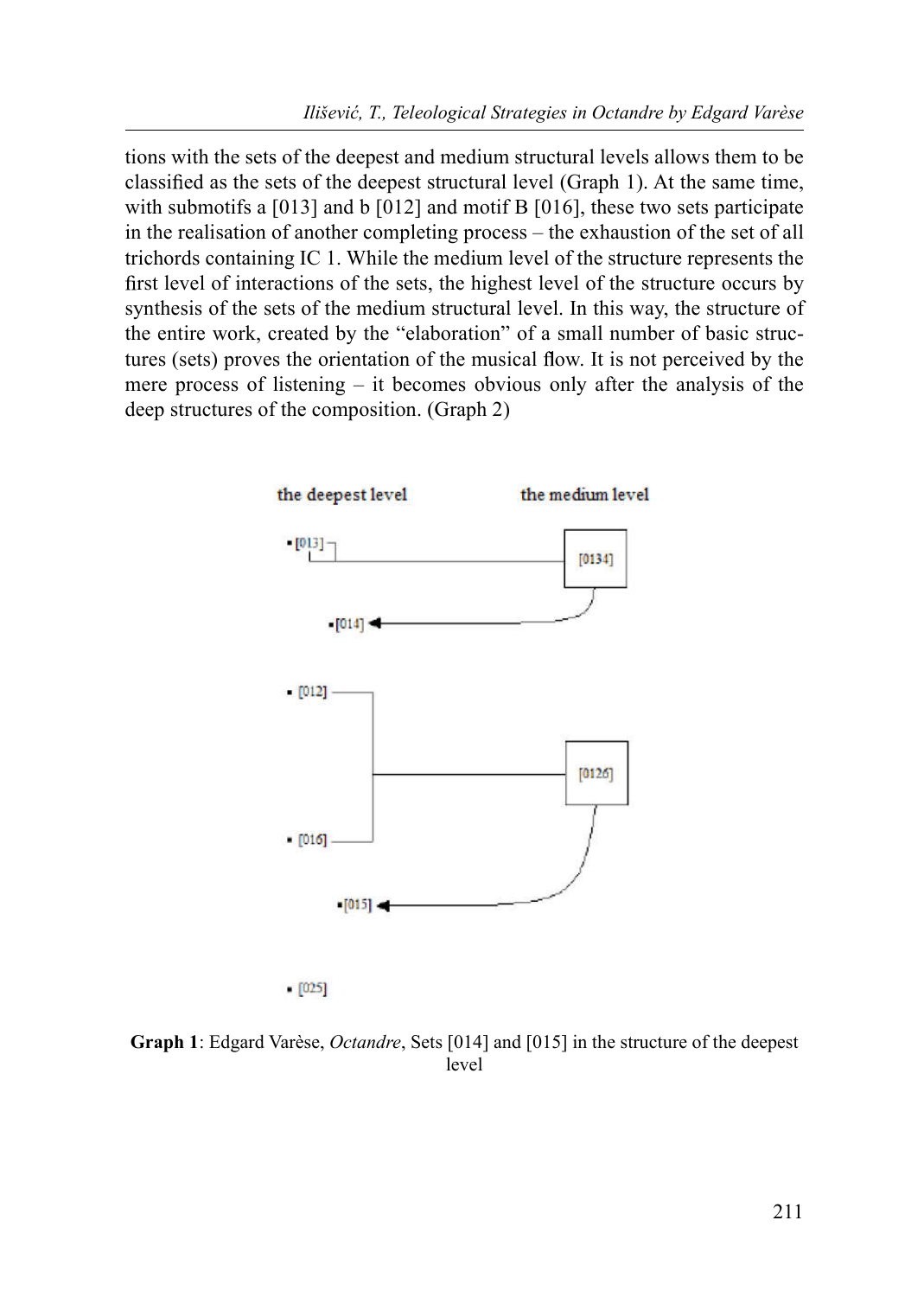

Graph 2: Survey of prolonged structures (sound masses)



Graph 3: Illustration of sound masses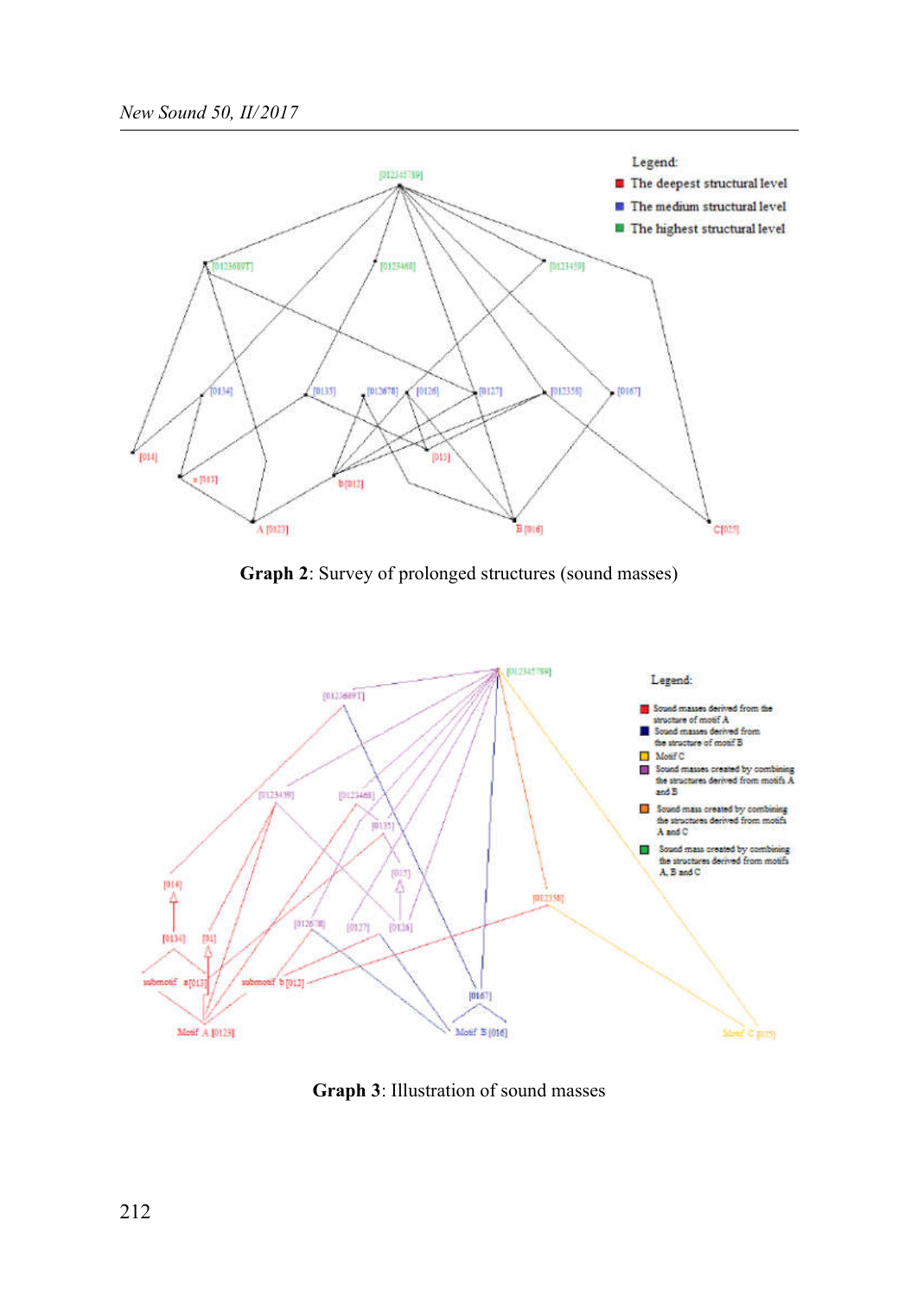The interactions of the sound masses are reflected in their intertwining, entanglement and the influences they have on each other in their common action with the aim of achieving the chromatic total. The most frequent form of interaction of the sound masses occurring in *Octandre* and defined by Chou Wen-Chung as penetration, refers to the collision, i.e. register and/or temporal clash of the sound masses where we can notice the tendency of one mass to protrude into the other mass and during which certain characteristics of one sound mass become characteristics of the other sound mass. This is visible both in the successive series of sound masses and in their relations at a distance (primarily in the final movement). The other occurrence, which refers to the type of transformation that changes the characteristics of the sound masses, is called transmutation. The fact that neither author in their definition mentions an interaction of sound masses but transformation as such, one that implies modification of the attributes of the sound mass, leaves plenty of room for different interpretations of this phenomenon. On the one hand, transmutation does not necessarily need to be the result of the influence of the other sound mass  $-$  it can be associated with any form of transformation. On the other hand, and bearing in mind the definition of collision and penetration, we can conclude that transmutation is an inevitable consequence of all collisions of sound masses and the penetration which is followed by the modification of the character of at least one sound mass. It can be further concluded that any kind of change which does not alter the character of the sound mass remains at the level of variation or transformation. All aforementioned phenomena related to the sound masses have proven to be an indispensable condition for the fulfilment of the chromatic total throughout the work. This goal is always realized by the interaction of two or more sound masses. The mildest form of interaction brought by the chromatic total has been mentioned in relation to the sound masses of the second section of the second part where two masses  $-$  [0123459] and [012345789] by their first occurrence already complete the chromatic scale. In all the other aforementioned examples, the condition which proved to be necessary for the fulfilment of this goal was the complex interactions of the sound masses. Prolonging the deep structures, which have previously been mentioned, has proven the paradigmatic orientation of the flow as a generative aspect where out of the elementary units more complex structures are derived – sound masses as the goal of the process. It has already been said that the most complex sound mass [012345789] is crucial for understanding the teleological strategies of the work. It is set as the goal of the paradigmatic axis since it has been derived from the structures of the three basic motifs. The fulfilment of the chromatic total, as the other type of goals Varèse's music aspires to, represents a syntagmatic form of its orientation and, through the described interactions of the sound masses, it undoubtedly points to the fact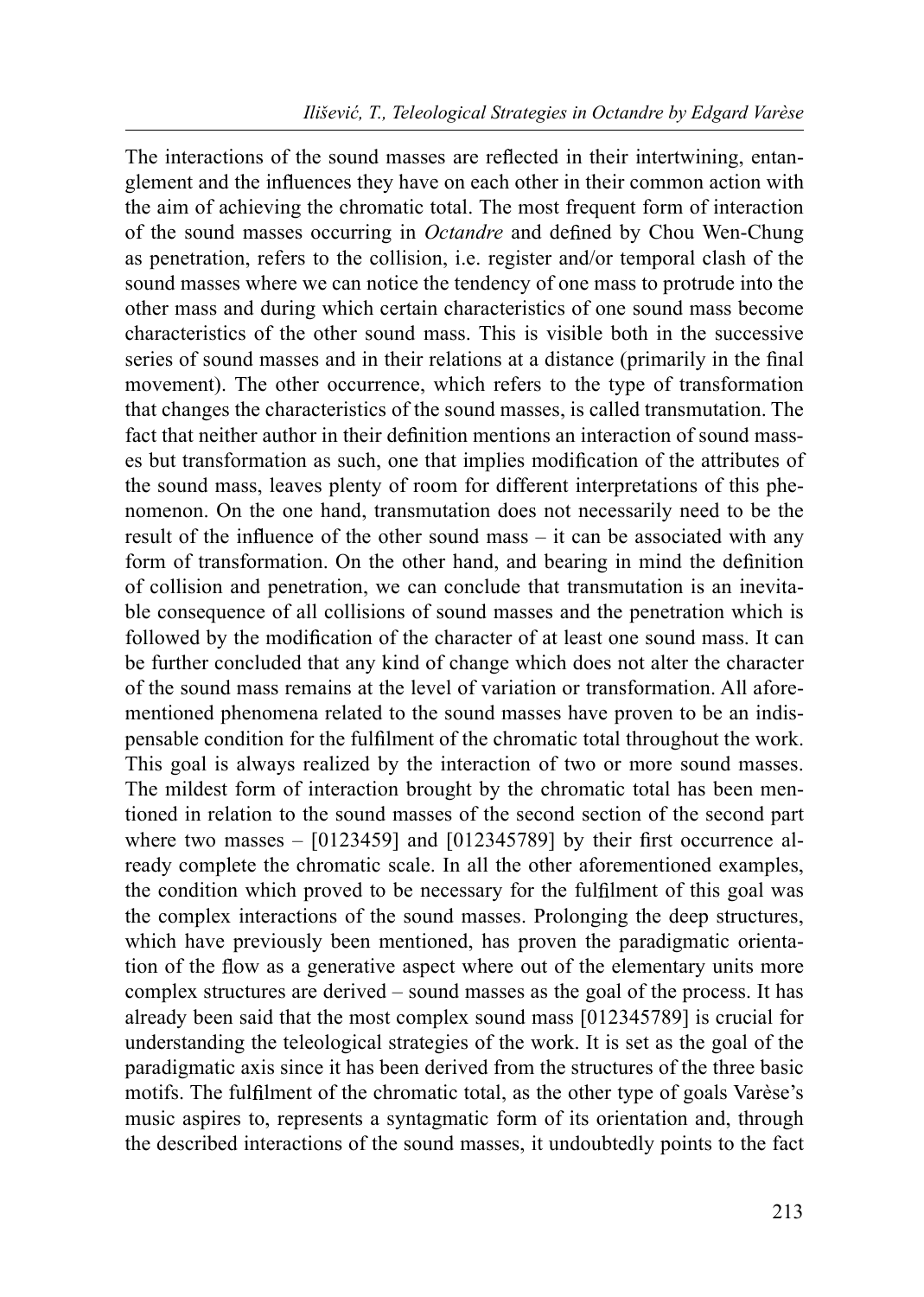that the music of Octandre is goal-oriented. In this way, the orientation of the musical flow in *Octandre* can be noticed only by the simultaneous monitoring of the syntagmatic and paradigmatic planes, their mutual dependence and the relations established between them (Graph 3). The orientation of the musical flow and the prolongation of the deep structures can be associated with the linear elaboration and the direction of movement "from left to right", from the beginning towards the ending of the composition. The existence of the deep structures and their elaboration with the aim of creating more complex structures – sound masses, testifies of the existence of prolongation processes which move "into the depth". By establishing different interactions, the sound masses as the result of the prolonged deep structures get most of the credit for the sense of orientation of the musical flow. They contribute to the linear orientation of the musical flow which is most clearly recognized through the processes oriented towards the ful filment of the chromatic total. In this way, the linear elaboration which works in the syntagmatic plane, is achieved indirectly, through processes achieved in the paradigmatic plane. We have a feeling that Varèse uses the metaphor to address us in order to communicate one more time that his music is the music of "intelligent sounds moving in space", that it fulfils the space and makes it "open" rather than bounded".<sup>14</sup> The composer subtly directs the processes moving in different directions and thus realizes his idea and projects his music through an "open space" and all "available dimensions". It has been confirmed in the analysed composition that there is a stable system which forms the basis of all the described processes taking place on the "surface". This system lies on the balanced relation of "forces" between the factors which violate stability and those which achieve stability and it testifies about the existence of the previous dramaturgical conceptualisation and teleological strategies of the work.

## Works cited

- Forte, Allen: *The Structure of Atonal Music*. New Haven and London: Yale University Press, 1973.
- Kramer, Jonathan: The Time of Music: New Meanings, New Temporalities, New Listening Strategies. New York: Schirmer, 1988.
- MacDonald, Malcolm: Varèse, Astronomer in Sound. London: Kahn & Averill, 2003.
- Straus, Joseph: "The Problem of Prolongation in Post-Tonal Music", Journal of Music Theory. Vol. 31, No. 1, 1987, 1–21.
- Varèse, Edgard: "New Instruments and New Music", in: Barney Childs and Elliot Schwartz (Еds.), Contemporary Composers on Contemporary Music. New York: Holt Rinehart, 1967а, 196–198.

<sup>14</sup> MacDonald 2003, 139.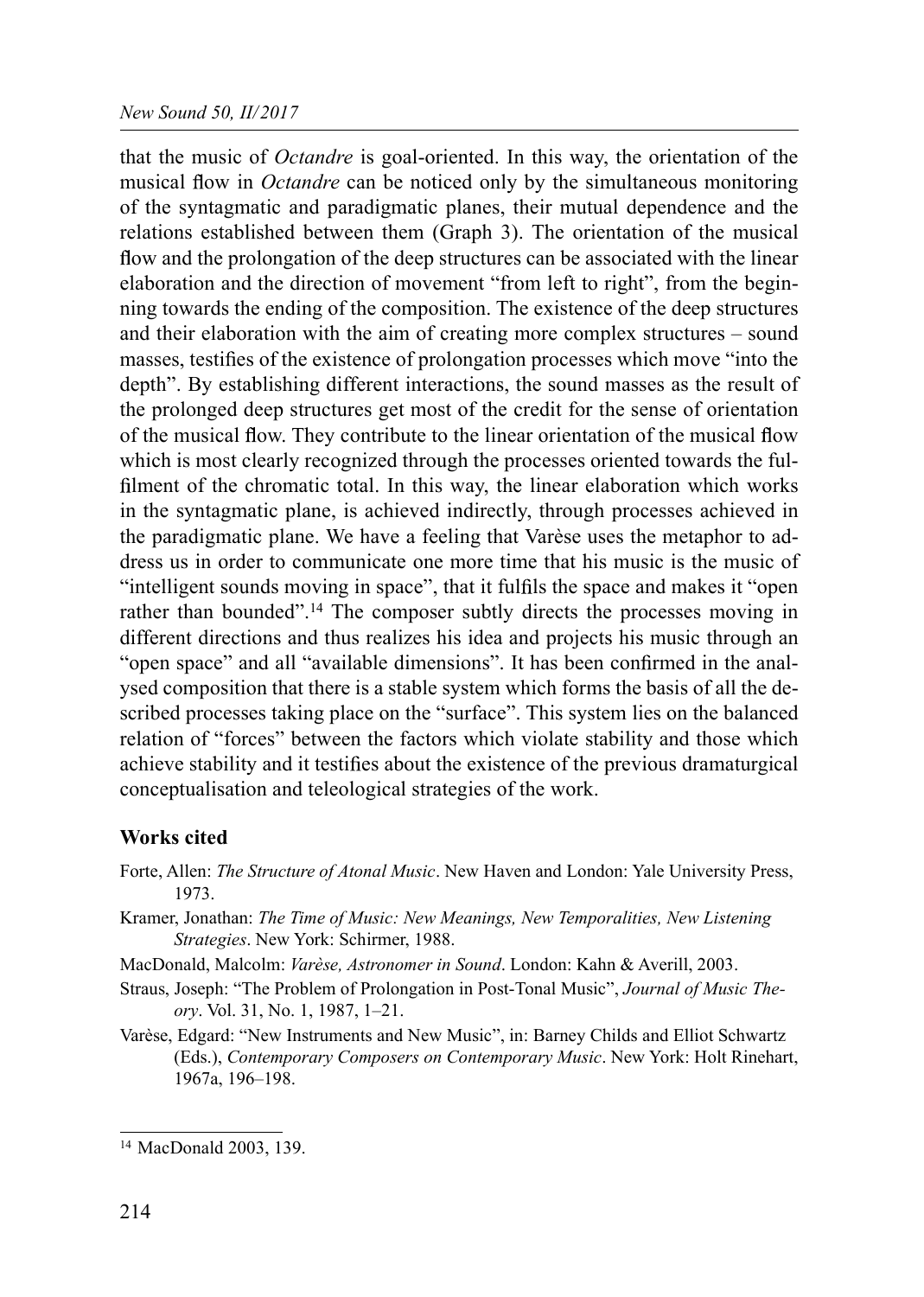- Varèse, Edgard: "Rhythm, form and content", in: Barney Childs and Elliot Schwartz (Еds.), Contemporary Composers on Contemporary Music. New York: Holt Rinehart, 1967b, 201–204.
- Wen-Chung, Chou: "Open Rather Than Bounded", *Perspectives of New Music*. Vol. 5, No. 1, 1966.
- Zatkalik, Miloš: "Reconsidering Teleological Aspects of Nontonal Music", in: Denis Collins (Еd.), Music Theory and its Methods: Structures, Challenges, Directions. Frankfurt am Main: Peter Lang Publishers, 2013, 265–300.
- Zatkalik, Miloš: "The Aggregate or Have the Notes Lost Orientation?", Muzikološki zbornik / Musicological Annual, Vol. 44, No. 2, 2008a, 69–86.
- Zatkalik, Miloš: "Twelve-Tone Aggregates in the Music of Edgard Varèse", in: Miloš Zatkalik et al. (Eds.), Proceedings of the Fifth International Conference on Music Theory and Analysis. Belgrade: University of Arts, 2008b, 138–161.
- Zatkalik, Miloš, Mihajlović, Verica: Prolongacija i strukturni nivoi u posttonalnoj muzici. Banja Luka: Akademija umjetnosti Univerziteta u Banjoj Luci, 2016.

#### Summary

The projection of goals and goal-oriented movement can seem to be a hopeless task for a composer of post-tonal orientation. The task of the composer is to find ways of activating the listener's memory and expectations despite the absence of a priori systems of organisation of pitches which might serve as guidance and which are offered by functional tonality.

The analyst is, on the other hand, faced with the problem of finding and proving that even music which does not have a clearly articulated tonal progression directing its flow along the predicted path still moves meaningfully forward and its existence is not a mere series of sound occurrences in time. How can we recognize factors (conditioned by a context) which direct such music towards the goal and what are the criteria that define it? The objective of this work is the discovery and analysis of such teleological strategies, i.e. the ways in which music which is not tonal-oriented finds points of orientation, how it is structured around them and directed towards them as towards formal support.

The modernist composition Octandre by Edgar Varèse which is composed for seven wind instruments and double-bass served as an analytical sample. An important element of the composition is the use of sound masses as basic building units. Although this term has not been clearly defined in literature, we preliminarily defined it as sound complexes composed of many elements (sounds) whereby it seems that the complexes cannot be dismembered but are regarded as a unique sound. The expressive meaning is within the general character of the sound, its colour, texture and dynamics, and not in the concrete melodic content: seemingly, the relevance of individual pitches is minimized. Such a profile of composition points to the possible statics and absence of goal-oriented movement. However, the analysis has discovered an orientation towards certain goals, as well as the crucial importance of the parameters of pitches during the process of their realisation.